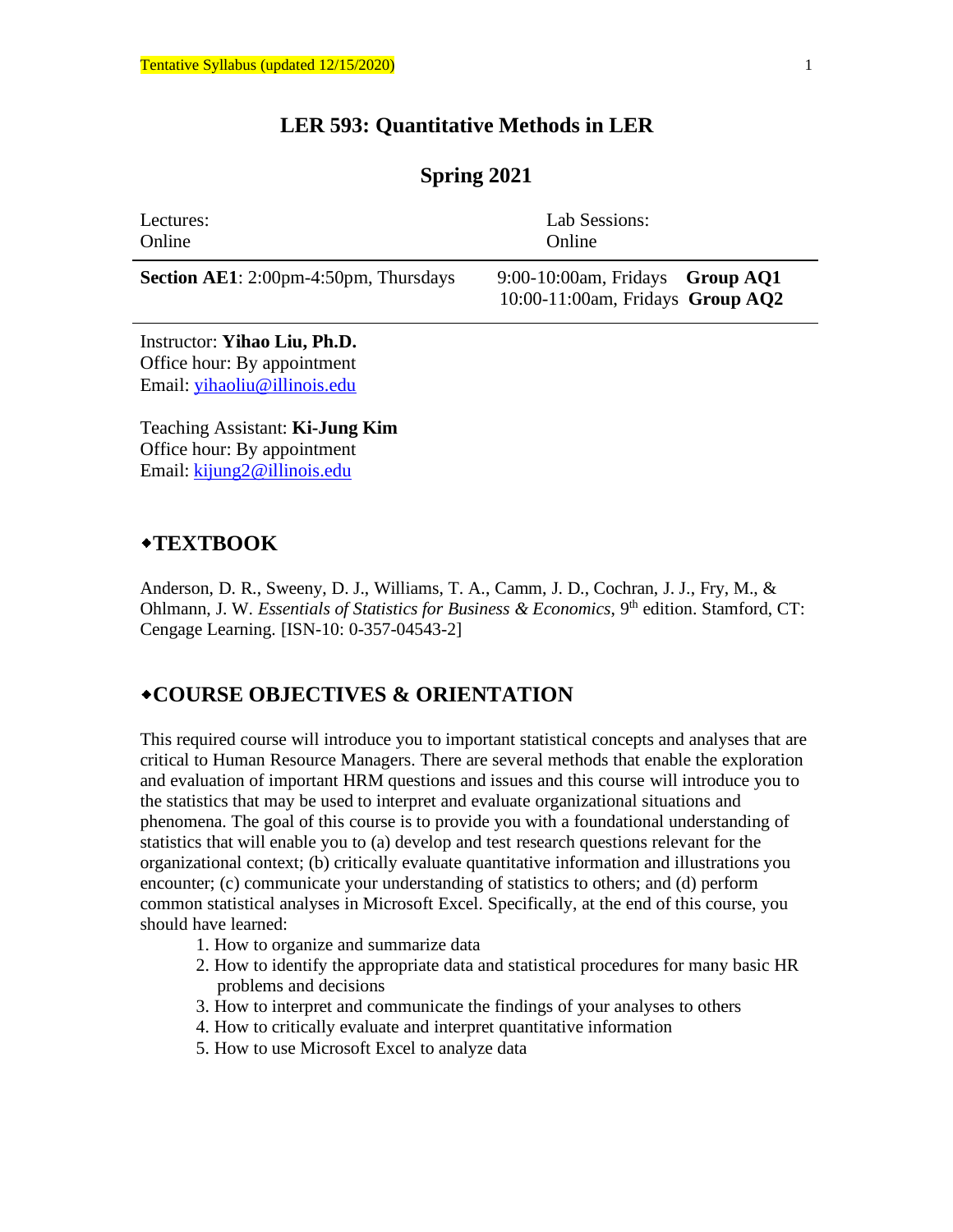#### **GRADES**

There are 1000 possible points you can get in the course.

965 to  $1,000 = A +$ 925 to  $964 = A$ 895 to  $924 = A -$ 865 to  $894 = B +$ 825 to  $864 = B$ 795 to  $824 = B -$ 765 to  $795 = C +$ 725 to  $764 = C$ 695 to  $724 = C$  $< 695 = F$ 

Points are based on 3 Exams, 10 Weekly Assignments, and Class Participation & Attendance:

**WEEKLY ASSIGNMENTS** = Best 10 of 11  $\omega$  50 pts = 500 pts **EXAMS 1-3** = 150 pts per exam, 450 pts in total **CLASS PARTICIPATION & ATTENDANCE** = 50 pts

\_\_\_\_\_\_\_\_\_\_\_\_\_\_\_\_\_\_\_\_\_\_\_\_\_\_\_\_\_\_\_\_\_\_\_\_\_\_\_\_\_\_\_\_\_\_\_\_\_

#### **TOTAL** =  $1000$  pts

LECTURES. All lectures (including the review sessions and the exam sessions) will be delivered online via Zoom. The Zoom link for the class sessions will be sent to you at the beginning of the semester.

WEEKLY ASSIGNMENTS. Each week, a set of problems will be assigned to be completed in lab and at home. These assignments will take you through the nuts-and-bolts of the statistical techniques, showing you how to actually do the things you have been reading about (both by hand and on computer). As you might imagine, these assignments are a critical feature of the class, and most closely foreshadow the way you will use this material in the future. **Assignments will be posted online before classes on Thursdays. Unless otherwise noted, these assignments will be due on or before 11:59am on the next Tuesdays.** You can either type in your answers on a computer or hand-write your answers. **Then you should scan and email your completed assignment to your TA.** Typically, you will get feedback (along with your grades) from your TA on each assignment in the same week. Late assignments will be penalized 10% **per day**.

*Grading caveat*: Although only the 10 highest assignment grades will be counted toward your final average, **there is a condition that you must complete ALL 11 assignments.** For each assignment that is not turned in, 50 points will be deducted from your Weekly Assignments total.

EXAMS. This course has **3 non-cumulative exams**. The exams will consist of multiplechoice questions/problems and questions/problems that require you to show your calculations and provide the answers. Material for the exams will be drawn from the lectures, discussions/activities, and the textbook. A study guide will be provided before each exam.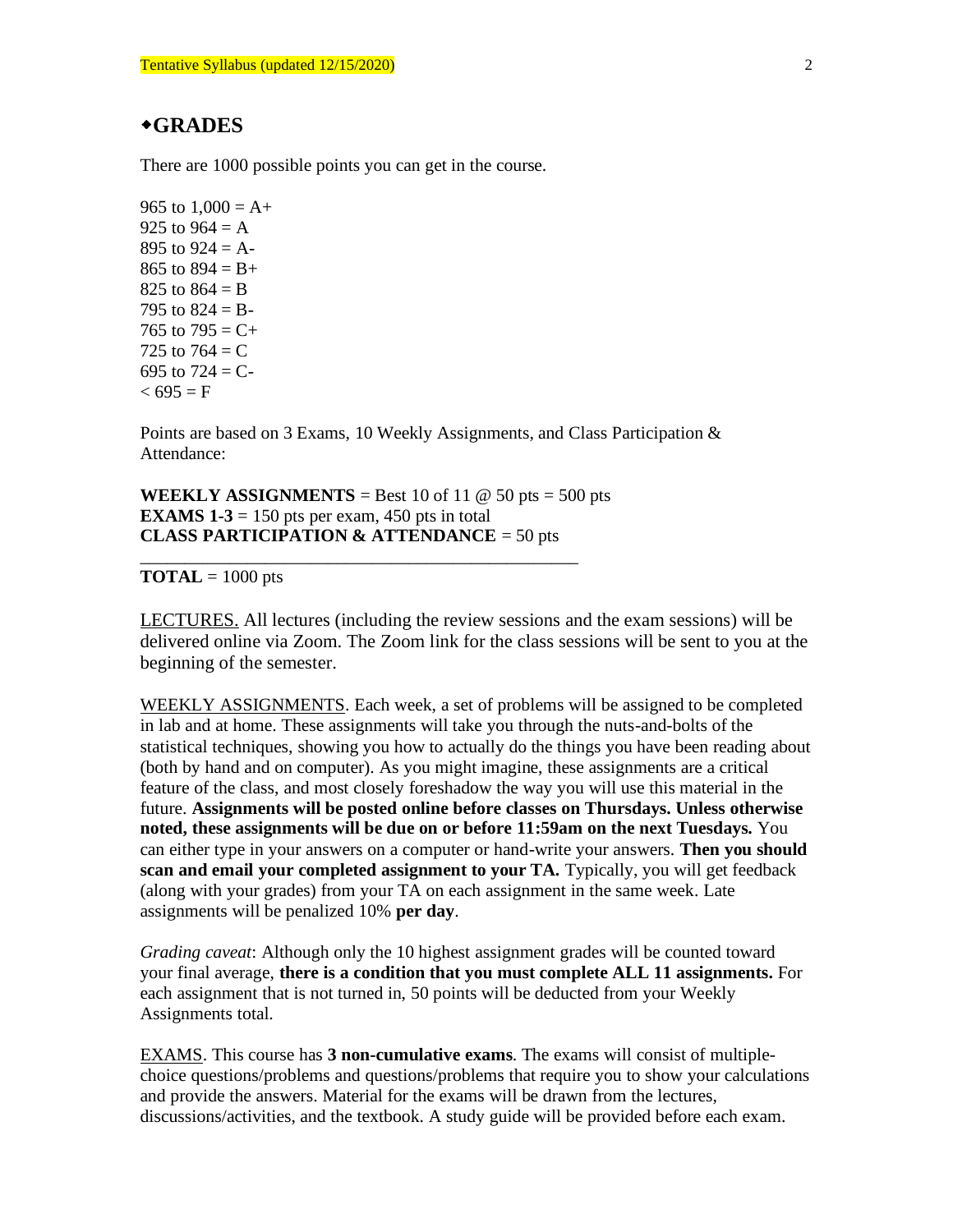The format of each exam will be a **2hr open-book exam administered synchronously on Compass 2g**. I will discuss the detailed expectations prior to each exam. The general expectations are that you will zoom in with video turned on throughout the whole exam period and take the exams virtually on Compass 2g. **If for any reasons you cannot be present virtually for the synchronous exams, contact me ahead of time (at least 48 hours before the exam) so we can discuss alternative arrangements.**

You must be present for all three exams. In general, make-up exams will not be offered for missed exams. Make up exams will only be considered (but not necessarily given) in rare and extraordinary circumstances. Only persons with University of Illinois approved excuses in writing will be allowed to take a make-up exam. (See:

http://admin.illinois.edu/policy/code/article1\_part5\_1-501.html). To be excused and have the right to a make-up exam, you need to notify me in advance or, if advanced notification is impossible, by the end of the second working day after the absence (in the latter case you must provide documentation why such notification before the class was impossible). If granted, make-up exams must be taken within one week of the missed exam.

CLASS PARTICIPATION & ATTENDANCE. Students are expected to attend each and every class. For each lecture session, you are expected to have read the assigned reading for that particular session, as well as to be prepared to discuss topics in class. Exam questions are drawn from lectures, exercises, and class discussion—so, missing classes will hurt you on exams.

All students will begin the semester with 40 out of 50 participation & attendance points. If you regularly attend online class and voluntarily participate in virtual discussions, your score will increase. If you regularly attend class and only participate when prompted, your score will remain at 40. If you miss multiple classes and/or never participate, your score will decrease. The attendance policy is outlined below.

As a member of this class, you are expected to attend all class sessions. Attendance will be taken regularly during lecture sessions. No show will lead to a reduction of 5 points for each class. Please note that any university-sanctioned absence is excused and does not count towards your missed days.

For **lab sessions**, mandatory attendance is not required. However, it is your own responsibilities to monitor your own learning progress and decide how often to attend the lab sessions. If you think you are falling behind, ATTEND THE LAB SESSSIONS REGULARLY. Your TA will be there to help you out. Lab sessions are the best times for you to get help from your TA. If you rarely or never attend lab sessions but request private office hours from me or the TA later in the semester, we reserve the right to decline your requests. Again, SELF-MONITOR YOUR LEARNING PROGRESS AND ATTEND LAB SESSIONS IF YOU THINK YOU NEED HELP. During the lab sessions, your TA will give you feedback on your assignments, answer any questions you may have about the assignments, lectures, and upcoming exams, and walk you through contents of lectures with extra exercises.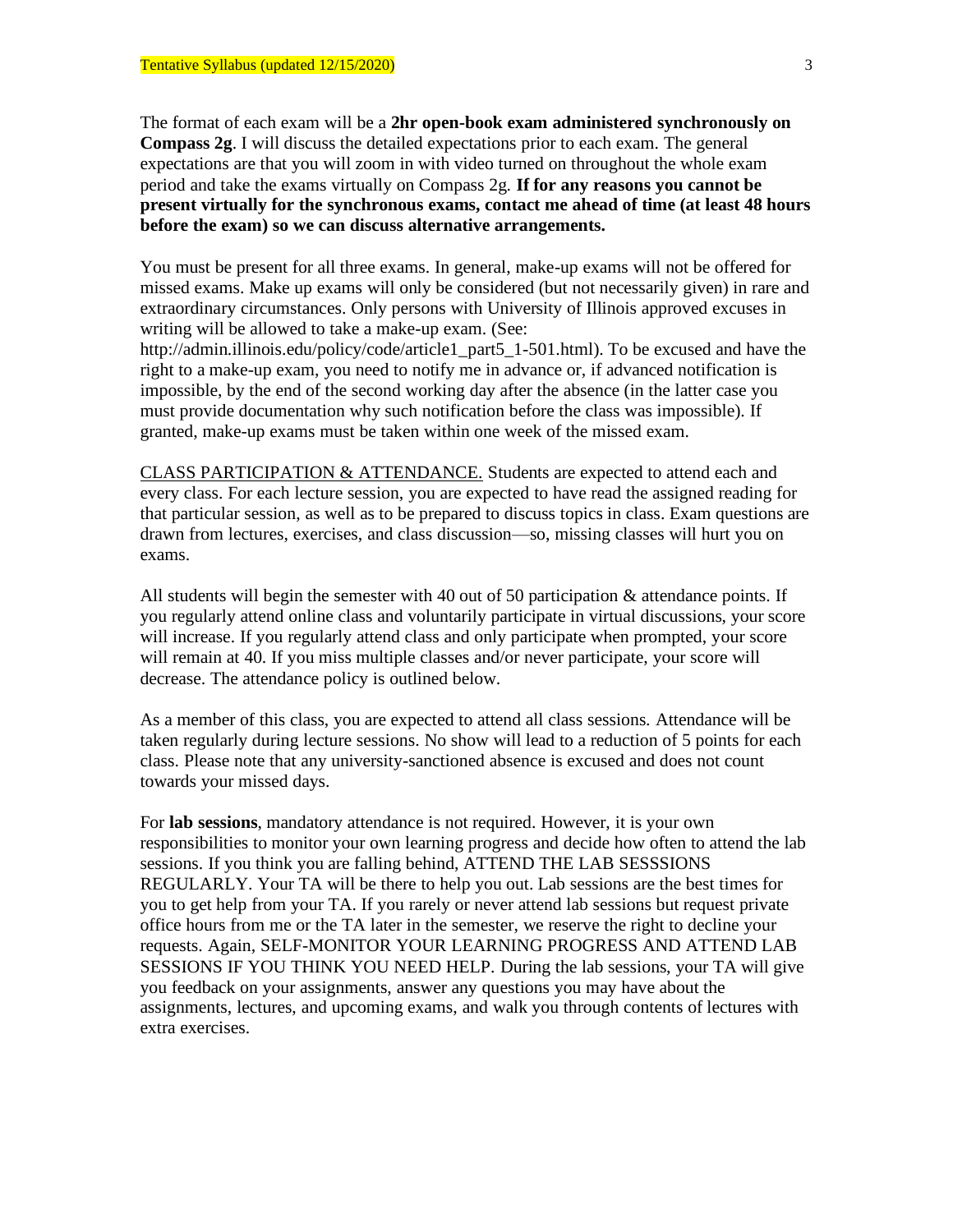## **CLASSROOM POLICIES**

**Technology Requirement:** A website for this course is hosted on Illinois Compass 2g. Students registered for the course may log in at https://compas2g.illinois.edu. Course resources (e.g., PowerPoint slides, review guides, etc.), additional readings, weekly assignments, etc. as well as grades will be available via the website.

Students should have a laptop computer in order to actively apply the concepts being learned in Microsoft Excel in real time. Correspondingly, students should also have a working version of Microsoft Excel on their device. For more policies on computer use in the classroom, please read the section below.

**Classroom Manner:** Please complete the reading assignments before each class, turn in your assignment on time (again, by **11:59am on Tuesdays**), and show up to online class on time. The use of cell phones is prohibited in this class as it interferes with not only your learning experience, but also with the learning experience of your peers. Students not adhering to these expectations and policies will be asked to leave the class and lose corresponding attendance and participation points, which impact the student's overall grade for the course.

**Requests for Reconsidering a Grade:** If you feel that the work you submitted was improperly evaluated, you may ask in writing to have it reviewed and the grade reconsidered. To do this, prepare a written statement (one or two paragraphs) explaining what you believe to be erroneous about the grade, and send it to me by email **within 72 hours of receiving your grades**. While I am decidedly unreceptive to being asked to review work simply because a poor grade was received, I truly appreciate the opportunity to correct a mistake. Please recognize that a new grade could be lower or higher than the original grade.

**Policies on Sharing Assignments:** Although you are allowed to talk to/consult your peers from this class when completing the assignments, **you may not share any written work nor electronic files related to any assignment**. Sharing written assignments or electronic files will result in failing this course, at a minimum.

## **UNIVERSITY POLICIES**

**Changes to Course Syllabus:** During the course of the term, I reserve the right to make changes to the syllabus, schedule, or other course details as needed.

**Class Behaviors:** The classroom is a "safe" environment for students. The focus will be on learning. Causing disruptions, harassment of other students, foul language, disrespect for others, or entertaining at someone else's expense will not be tolerated. For a detailed explanation consult UIUC's Student Conduct Code at [www.studentcode.illinois.edu.](http://www.studentcode.illinois.edu/)

**Students with Disabilities:** The University of Illinois is committed to providing equal educational opportunities for all persons without regard to race, color, religion, sex, age, national origin or disability. Inquiries regarding this policy and availability of accommodative services for students with disabilities may be addressed to the instructor and the Office of Disability Resources & Educational Services (217.333.4603) as soon as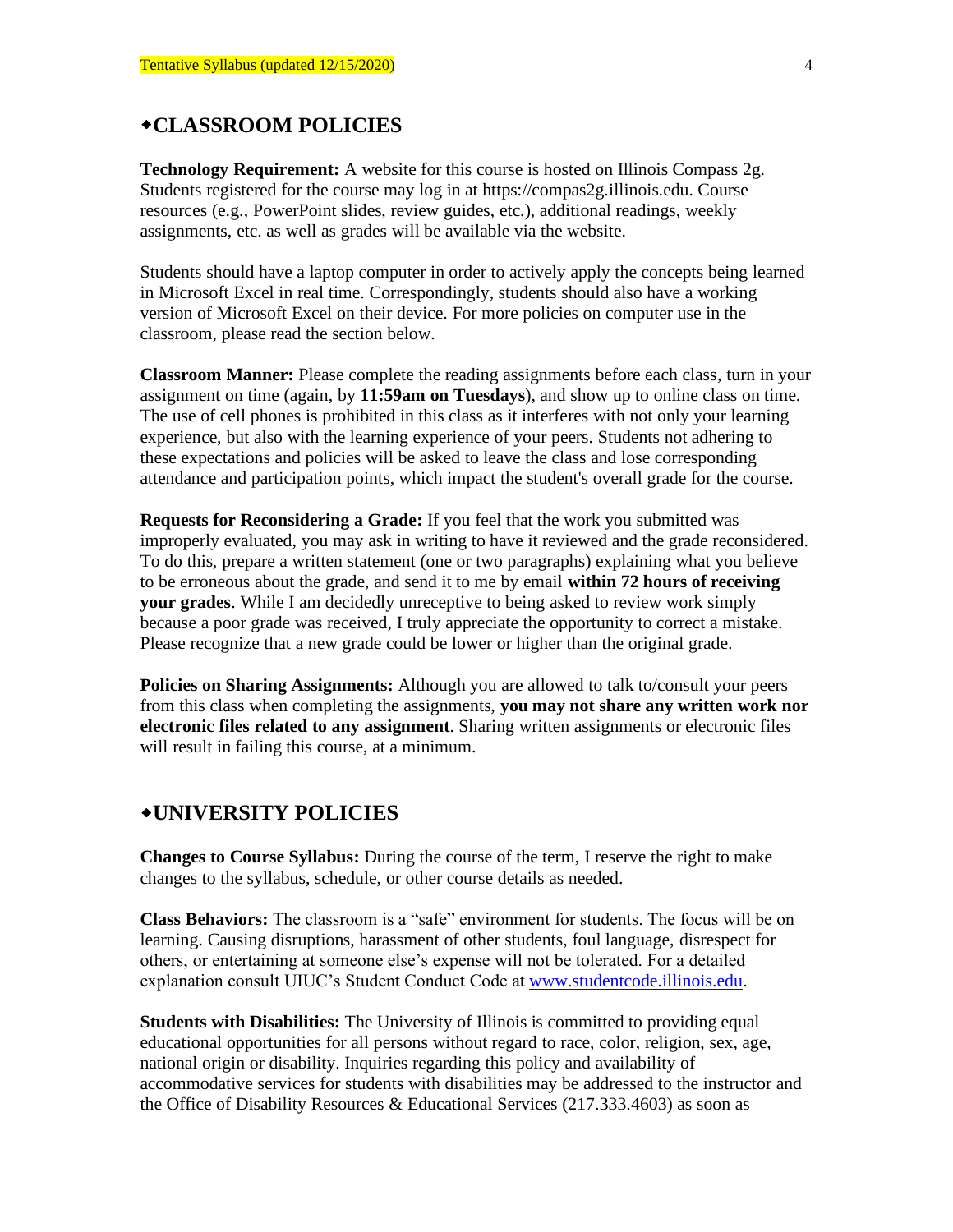possible so we can work out appropriate accommodations.

**Class Cancellation Procedure:** In situations where inclement weather may affect the normal operation of UIUC, or when circumstances beyond the university's control may affect working conditions and create a need to cancel classes or close the campus for any reason, students should refer to their local radio and television stations for information. The university will notify the stations. Additionally, the instructor will send an e-mail notifying students of the cancellation. If the class is cancelled, the next class will start where we left off, and the syllabus will be adjusted to make up for the lost session.

**Academy Integrity:** Evidence of academic dishonesty, including cheating and plagiarism, may result in receiving an "F" for the course. While you are encouraged to work with other class members on projects, assignments and class preparation, all written work submitted *must* be your own work and reflect your own thoughts. Appropriate recognition of sources of information is required through such means as quotation marks for direct quotations and citations *with page numbers;* or other indications of sources when paraphrasing is used. Copying and pasting from other sources is still plagiarism. Use of materials from the Internet should include complete URLs. If you have any questions or concerns regarding academic integrity, please contact the instructor, or refer to the policies contained in the University of Illinois Code of Policies and Regulations Applying to All Students. At a minimum, those found guilty of academic dishonesty will receive a score of "0" for that particular assignment and will be subject to penalties discussed in the Code, which include, among others, a failing grade for the course and dismissal from the University.

**Sexual Misconduct Policy and Reporting:** The University of Illinois is committed to combating sexual misconduct. As such, you should know that faculty and staff members are required to report any instances of sexual misconduct—which also includes dating violence, domestic violence, and stalking—to the University's Title IX and Disability Office. What this means is that as your instructor, I am required to report any incidents of sexual misconduct that are directly reported to me, or of which I am somehow made aware. When a report is received, an individual with the Title IX and Disability Office reaches out to provide information about rights and options, including accommodations, support services, the campus disciplinary process, and law enforcement options.

There is an exception to this reporting requirement about which you should be aware. A list of the designated University employees who, as counselors, confidential advisors, and medical professionals, do not have this reporting responsibility and can maintain confidentiality, can be found here: [wecare.illinois.edu/resources/students/#confidential.](http://wecare.illinois.edu/resources/students/#confidential) Other information about resources and reporting is available here: [wecare.illinois.edu.](http://wecare.illinois.edu/)

**COVID-19:** Following University policy, all students are required to engage in appropriate behavior to protect the health and safety of the community, including wearing a facial covering properly, maintaining social distance (at least 6 feet from others at all times), disinfecting the immediate seating area, and using hand sanitizer. Students are also required to follow the campus COVID19 testing protocol. Students who feel ill must not come to class. In addition, students who test positive for COVID19 or have had an exposure that requires testing and/or quarantine must not attend class. The University will provide information to the instructor, in a manner that complies with privacy laws, about students in these latter categories. These students are judged to have excused absences for the class period and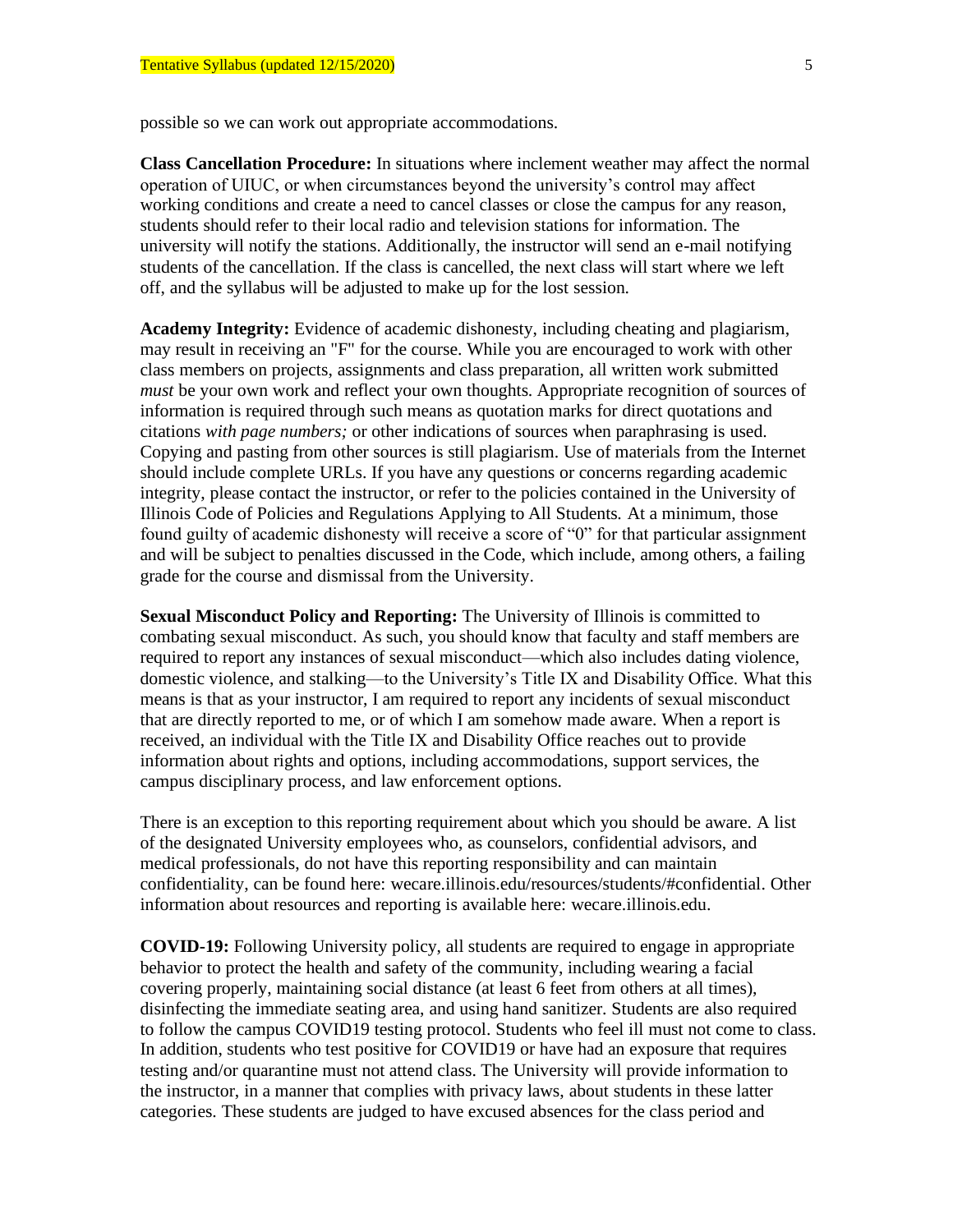should contact the instructor via email about making up the work. Students who fail to abide by these rules will first be asked to comply; if they refuse, they will be required to leave the classroom immediately. If a student is asked to leave the classroom, the non-compliant student will be judged to have an unexcused absence and reported to the Office for Student Conflict Resolution for disciplinary action. Cumulation of non-compliance complaints against a student may result in dismissal from the University.